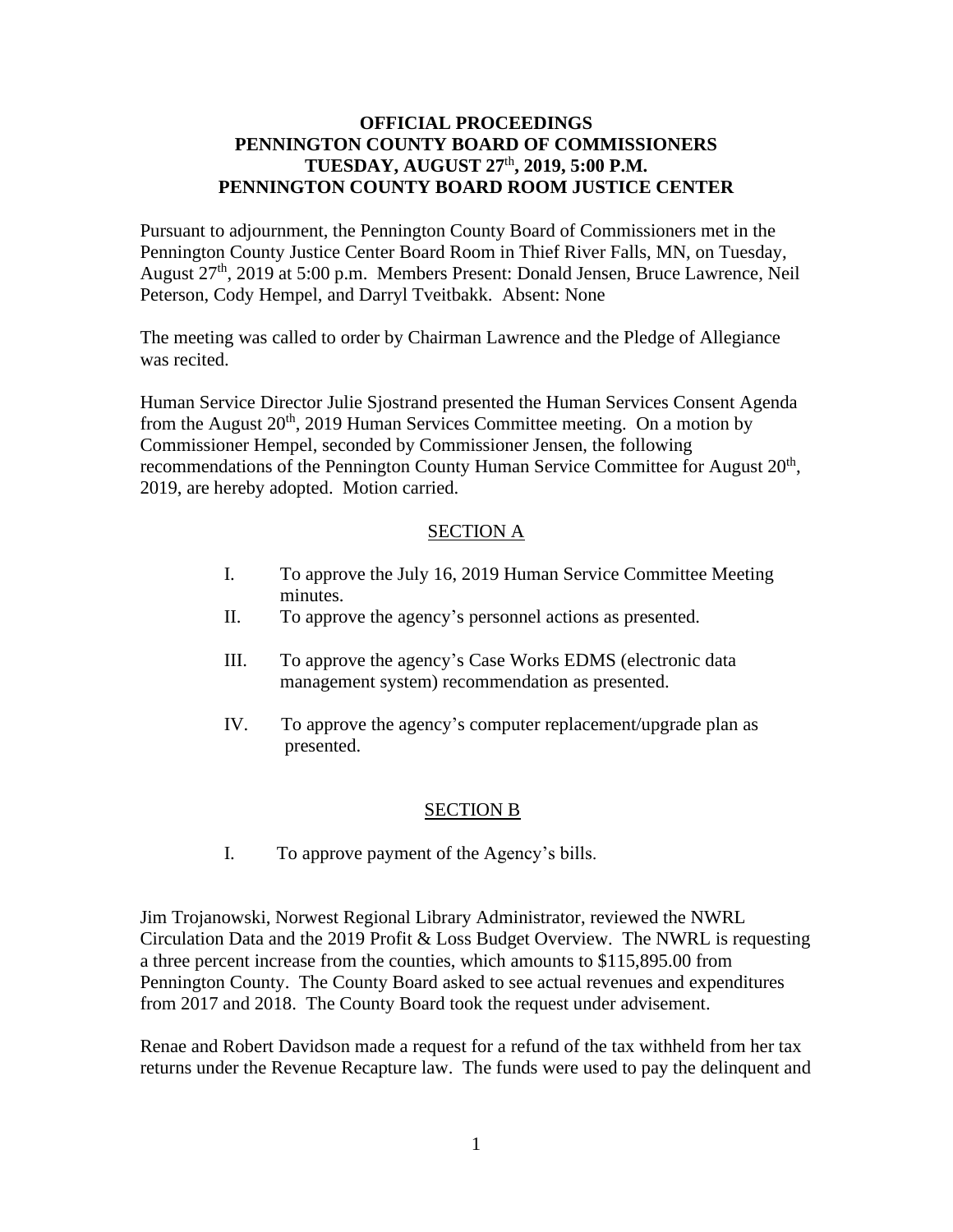current mobile home tax on parcel #M16.09114700 that is in the name of Robert Davidson. The County Board took no action at this time.

Bryan Malone, SWCD Administrator, Barb Molskness, Office Manager, and Grant Nelson, SWCD Supervisor, met with the County Board to review the 2020 SWCD budget. They are requesting that the county appropriate \$112,320.00 to the Pennington County Soil & Water Conservation District in 2020. The County Board referred the request to the 2020 budget.

Bryan Malone then reviewed the Thief River Falls Westside Flood Damage Reduction Projects Wetland Delineation and Replacement Plan. There are 2.62 acres of wetland impacted with a replacement plan requiring 2.98 acres of Wetland Bank Credits. The County Board questioned why these areas needed replacement when they are currently part of either a railroad ditch or outlet for C.D.#1. After further discussion, Commissioner Peterson moved, seconded by Commissioner Jensen, to approve the Wetland Delineation Report as presented and the Wetland Replacement Plan. Motion carried.

Moved by Commissioner Jensen, seconded by Commissioner Hempel, to sell 2.98 acres of Wetland Bank Credits for the TRF Westside Flood Damage Reduction Project. Motion carried with Commissioner Peterson voting against.

County Engineer Mike Flaagan and Highway Account Lori Marquis then met with the County Board to review the 2020 County Highway Department Budget. The levy was held at a zero increase.

The following resolution was introduced by Commissioner Peterson, seconded by Commissioner Jensen, and upon vote was carried.

## **RESOLUTION**

## **Northwest Asphalt Final**

**WHEREAS**, Contract no. 1903 has in all things been completed, and the County Board being fully advised in the premises,

**THEREFORE, BE IT RESOLVED**, by the Pennington County Board of Commissioners that we do hereby accept said completed project for and in behalf of the Pennington County Highway Department and authorize final payment as specified here in.

Engineer Flaagan also noted that Schenkey Gravel had completed the gravel crushing agreement and is requesting payment of \$92,400.00. Commissioner Jensen moved, seconded by Commissioner Peterson, to approve the Schenkey Gravel contract as final and pay \$92,400.00 for the crushing completed. Motion carried.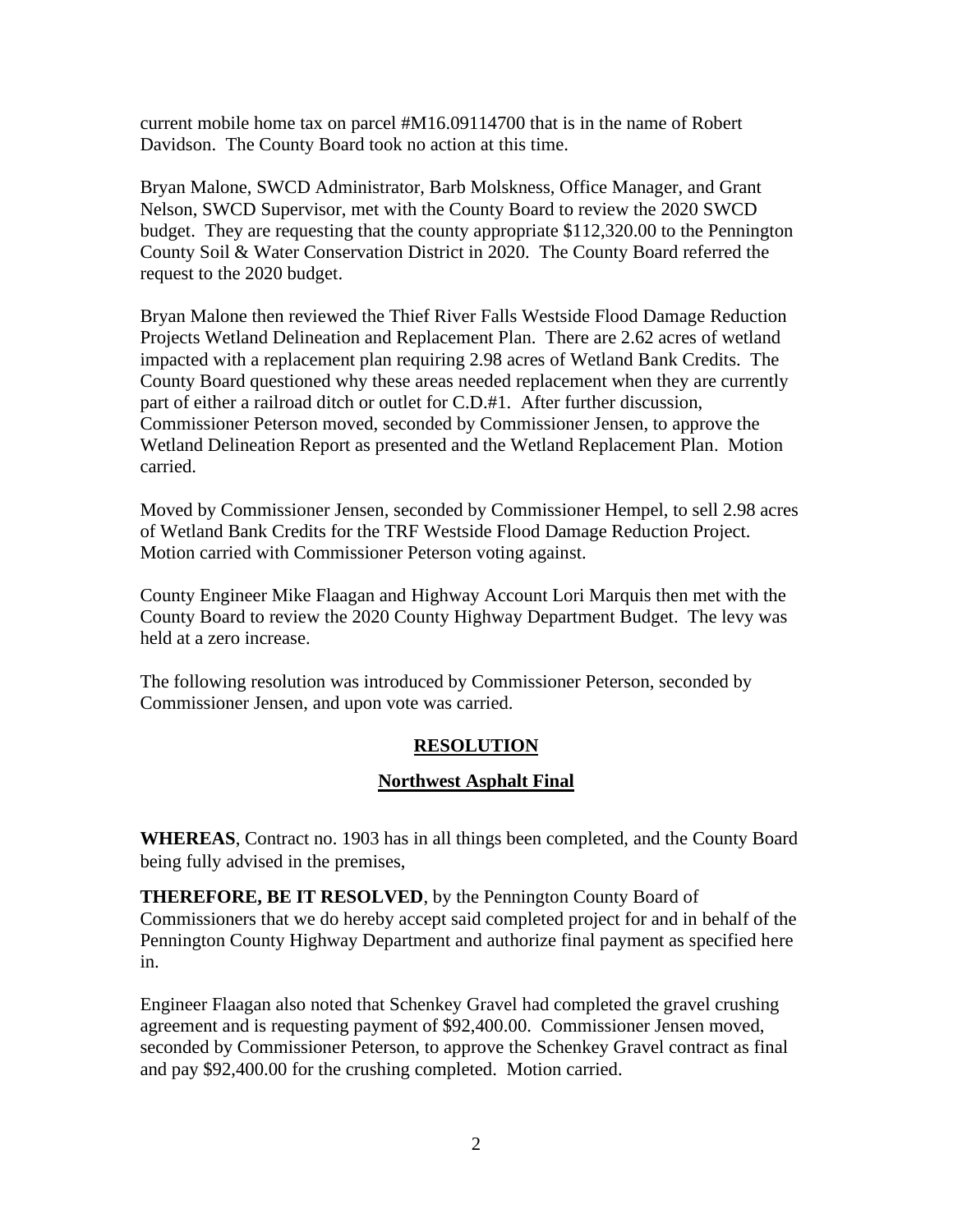Moved by Commissioner Jensen, seconded by Commissioner Peterson, to approve advertising to fill the full-time position of highway equipment operator. Motion carried.

Moved by Commissioner Jensen, seconded by Commissioner Peterson, to advertise for applicants to fill the position of permanent part-time equipment operator. Motion carried.

County Engineer Mike Flaagan then presented the bids at 9:00 a.m. this morning for SAP 057-608-008 (CSAH #8 Bridge Construction Project). The following bids were received:

| <b>NAME</b>                  | <b>BASE BID</b> | WITH ALTERNATE A |  |
|------------------------------|-----------------|------------------|--|
| Robert Schroeder             | \$4,677,528.92  | \$4,881,770.17   |  |
| Construction                 |                 |                  |  |
| <b>Redstone Construction</b> | \$4,752.229.87  | \$4,908,108.87   |  |
|                              |                 |                  |  |
| <b>Swingen Construction</b>  | \$5,905,186.17  | \$6,200,010.17   |  |
|                              |                 |                  |  |

Moved by Commissioner Peterson, seconded by Commissioner Jensen, to award the bid for SAP 057-608-008 to Robert Schroeder Construction for the base amount of \$4,677,528.92 as the best and lowest bid received. Motion carried.

It was noted that MNDOT has not completed the Cooperative Agreement on the Highway #32 roundabout portion of this project.

The Count Engineer reported that we reduced the price of the bridge project by \$452,242.00 by rebidding the project in two pieces.

Chief Deputy Sheriff Seth Vettleson met with the County Board with a recommendation to hire Ian Hutton to fill the position of part-time corrections officer. Moved by Commissioner Jensen, seconded by Commissioner Tveitbakk, to approve hiring Ian Hutton as part-time corrections officer effective August 28<sup>th</sup>, 2019. Motion carried.

Seth Vettleson then reviewed a sales quote form Streicher's for five sets of new body armor. Forms will be submitted to the State of Minnesota for reimbursement. Motioned by Commissioner Tveitbakk, seconded by Commissioner Hempel, to purchase five sets of body armor from Streicher's for \$6,636.00. Motion carried.

Moved by Commissioner Hempel, seconded by Commissioner Peterson, to issue a replacement warrant to the MN Dare Officer Association for warrant #186763 issued August 16<sup>th</sup>, 2019 that was destroyed. Motion carried.

Commissioner Hempel moved, seconded by Commissioner Tveitbakk, to approve the proposal from Safety Compliance Services, LLC to do safety training for the amount of \$2,800.00. Motion carried.